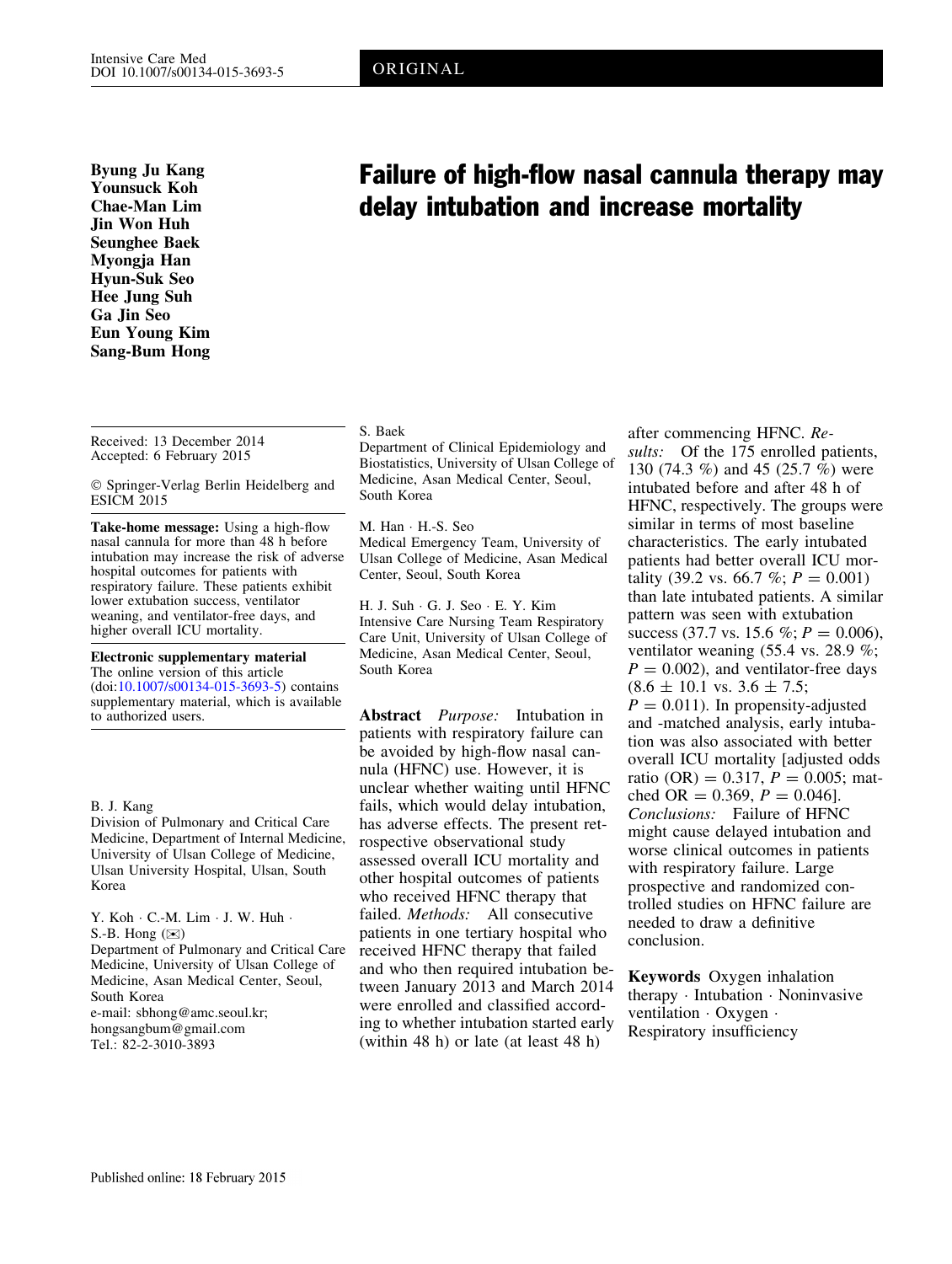# Introduction

Oxygen supplementation is indispensable for maintaining the appropriate tissue oxygenation of patients with acute respiratory failure. Such patients require a high inspiratory flow that may vary from 30 to 120 l/min [[1](#page-8-0)]. Conventional oxygen delivery methods include nasal cannula, simple mask, Venturi mask, and rebreathing mask. However, these devices can only provide a maximum oxygen flow of 6–15 l/min, which may be inadequate for patients with acute respiratory failure.

The high-flow nasal cannula (HFNC) is a novel oxygen supply device in a high-flow oxygen system that can deliver up to 100 % heated and humidified oxygen via a wide-bore nasal cannula at a maximum flow of 60 l/min [\[2](#page-8-0)]. It was recently reported to have beneficial effects on the clinical signs and oxygenation levels of patients with acute respiratory failure in intensive care units (ICUs) and emergency departments [[3,](#page-8-0) [4](#page-8-0)]. Moreover, HFNC is superior to conventional oxygen therapies in terms of improving the dyspnea of extubated patients or patients with heart failure [[5,](#page-8-0) [6](#page-8-0)].

In a recent randomized controlled study, HFNC provided to severe respiratory failure patients reduced the intubation rate and lowered ICU mortality [\[7](#page-8-0)]. Besides, HFNC might avoid the need for invasive mechanical ventilation [[3,](#page-8-0) [8](#page-8-0)]. However, failure of HFNC may cause delayed intubation and increased mortality, like noninvasive ventilation (NIV) [\[9](#page-8-0)]. The primary objective of this study was ICU mortality according to the intubation timing in respiratory failure patients who received HFNC that failed. Secondary objectives were ventilator weaning, 14- and 28-day mortality, and length of ICU stay. We presented this study at the Congress of the Asian Pacific Society of Respirology [[10\]](#page-8-0).

#### Methods

Study design and subjects

We performed a retrospective observation study of critically ill patients older than 18 years who underwent intubation after HFNC failure and were treated in the ICU of Asan Medical Center, Korea, from January 2013 to March 2014. Considering the time to define early and late in NIV study [\[9](#page-8-0)], the cutoff value (46 h) analyzed by the receiver-operating characteristic curve, and practicality, patients with HFNC failure were divided into early and late groups based on whether intubation started before or after 48 h HFNC initiation. We compared the outcomes of both groups and adjusted our model using a propensity analysis. The study was approved by the Institutional Review Board of Asan Medical Center (IRB no. 2014-0803). Informed consent was not sought from patients because of the retrospective nature of the study.

### HFNC device

In our hospital, patients with respiratory failure receive high-flow oxygen therapy via HFNC device (Optiflow<sup>TM</sup>, Fisher & Paykel Healthcare, Auckland, New Zealand). This device is composed of an air-entrainment device (MaxVenturi<sup>TM</sup>, Maxtec), heated humidification system (MR850 heated humidifier), heated humidification chamber (MR290 autofeed chamber), high-performance breathing circuit (RT202 single-limb adult breathing circuits kit), and a unique wide-bore nasal cannula (OPT 844 Optiflow<sup>TM</sup> nasal cannula).

# Monitoring of patients

All ICU patients usually receive continuous monitoring and multidisciplinary care involving three physicians (one resident, one intensivist, and one professor), nurses, pharmacists, respiratory therapists, and other divisions related to patient treatments. Patients in general wards are also managed by a medical emergency team with an electronic medical record-based screening system and a skilled intervention group (one intensivist, one senior resident, and two nurses) [\[11–13](#page-8-0)]. The medical emergency team has been carrying out proactive daily rounding of critically ill patients since 2008.

# HFNC application and intubation

We routinely consult with an intensivist for HFNC application or intubation in patients with respiratory failure. HFNC is given to the following patients: those who exhibit hypoxia that requires a conventional oxygen device to deliver  $>9$  l/min to achieve an oxygen saturation  $(SpO<sub>2</sub>)$  of  $>92$  %, those who show persistent signs of respiratory distress (respiration rate  $>24$  breaths/min, accessory respiratory muscle use, and thoracoabdominal dyssynchrony) despite adequate oxygen supplementation [\[3\]](#page-8-0), and those at risk of respiratory failure after extubation [\[14\]](#page-8-0). HFNC is not used in patients who require immediate intubation or have hypercapnia.

HFNC failure is defined as a need for endotracheal intubation despite HFNC application. We usually report the complete information to the patients and/or their families, communicating with them before intubation [[15,](#page-8-0) [16](#page-8-0)]. After consent to the intubation, patients undergo rapid sequence intubation according to the protocol [[17](#page-8-0)] and receive analgesics, sedative agents, and neuromuscular blocking agents based on the pain, agitation, and delirium guideline [\[8](#page-8-0), [18](#page-8-0)]. The predetermined HFNC failure criteria are: hypoxemic respiratory failure with the patient expected to fail to maintain an  $SpO<sub>2</sub> < 90 \%$  despite receiving the maximal fraction of inspired oxygen  $(FiO<sub>2</sub>)$  allowed by the HFNC; hypercapnic respiratory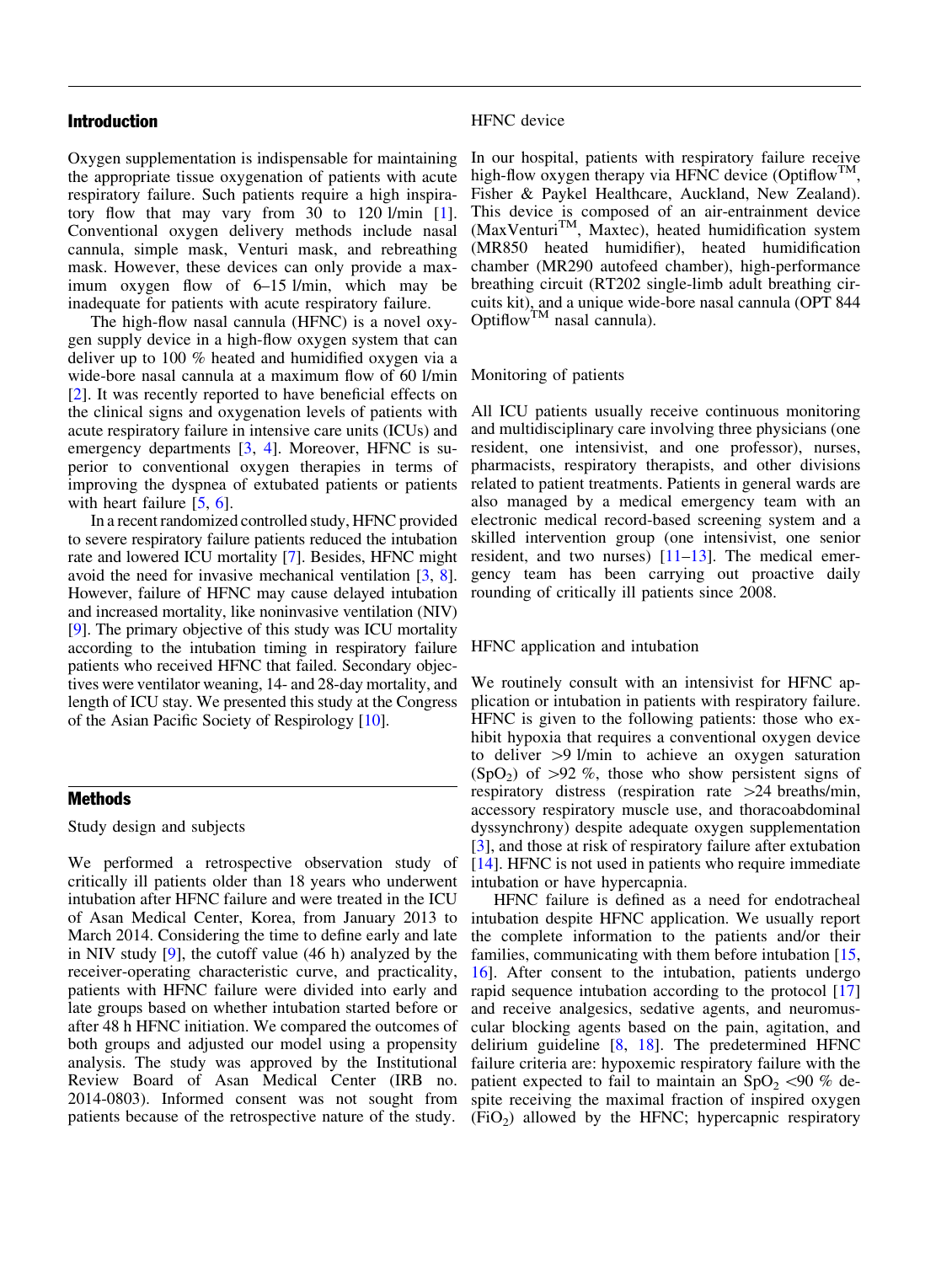failure accompanied by pH  $\langle 7.3;$  respiration rate  $>35$ breaths/min combined with respiratory distress; uncontrolled metabolic acidosis with hypotension (systolic blood pressure \90 mmHg or mean blood pressure  $\leq 65$  mmHg) despite fluid challenge and/or high-dose vasopressors; need for airway protection because of altered mental state or aspiration; cardiopulmonary arrest; or need for an operation to control the underlying disease [\[19\]](#page-8-0).

# Definitions

Successful extubation was defined as maintenance of spontaneous breathing for  $>48$  h after interruption of mechanical ventilation with extubation. Ventilator weaning was defined as spontaneous breathing without a mechanical ventilator for  $>48$  h in patients with tracheostomy or successful extubation. Use of immunosuppressive agents was defined as treatment with immunosuppressive drugs and/or a cumulative dose of  $>1,680$  mg prednisolone equivalent within 6 months of HFNC [[20](#page-8-0)]. Acute Physiology and Chronic Health Evaluation (APACHE) II and Sequential Organ Failure Assessment (SOFA) scores were calculated by using the worst variable within the first 24 h of ICU admission.

### Data collection

One respirologist reviewed all patient data (including baseline characteristics, severity indexes such as APACHE II and SOFA scores, etiology of respiratory failure, extubation and ventilator weaning, length of ICU stay, infectious and noninfectious complications, and cause of death) more than twice, and two professors in the respiratory division also rechecked the findings for accuracy.

The etiologies of respiratory failure before HFNC application were classified into six groups using a system modified from Demoule et al. [\[21\]](#page-8-0): acute de novo respiratory failure (i.e., pneumonia and acute respiratory distress syndrome), acute-on-chronic lung disease (i.e., chronic obstructive pulmonary disease and tuberculosisdestroyed lung), cardiogenic pulmonary edema, pulmonary edema due to renal failure, septic shock other than respiratory infection, and after extubation.

# Statistical analysis

The data are expressed as median (interquartile range), mean  $\pm$  standard deviation, or numbers (percentage). Categorical variables were compared using a chi-square 48 h of HFNC application (Fig. [1\)](#page-4-0).

test or McNemar test for matched patients. Continuous variables were compared using a Mann-Whitney U test or Wilcoxon signed-rank test for matched patients.  $P < 0.05$ was considered to indicate statistical significance.

To reduce the effect of early and late HFNC therapy bias and potential confounding in this observational study, we conducted careful adjustment for differences in baseline characteristics (Table [1\)](#page-3-0) using a propensity analysis [\[22\]](#page-8-0). Propensity scores were estimated by multiple logistic regression analysis (Table E1 in the Electronic Supplementary Material) by means of the stepwise backward elimination methods with  $P < 0.20$ .

The individual propensity score was integrated into each outcome model as a covariable. To compare hospital outcomes between early and late HFNC failure groups, we performed logistic regression (overall ICU mortality, extubation success, ventilator weaning, and 14- and 28-day mortality), negative binomial regression (length of ICU stay), and Cox proportional hazard regression (ventilator-free days) analysis. We also performed propensity score matching. To develop propensity score-matched pairs without replacement (a 1:1 match), the Greedy 5/1 digit match algorithm was used as reported previously [\[23,](#page-9-0) [24](#page-9-0)]. After all of the propensity score matches had been performed, we evaluated the balance in baseline covariables between the two groups. In the propensity score matched cohort, we conducted generalized estimating equations using logistic regression (overall ICU mortality, extubation success, ventilator weaning, and 14 and 28-day mortality) and negative binomial regression (length of ICU stay) to account for the clustering nature of matched pairs. Also, the Cox proportional hazard model (ventilator-free days) with the robust sandwich variance estimator was conducted. Analysis of results was performed using SPSS statistical software (version 21; SPSS, Chicago, IL, USA) and SAS software (version 9.3; SAS Institute, Cary, NC, USA).

# Results

During the study period, 616 consecutive patients received HFNC at Asan Medical Center; 177 critically ill patients were intubated after HFNC failure after excluding 439 patients: those who improved and were weaned from HFNC  $(n = 341)$ , those who deteriorated but were not intubated  $(n = 85)$ , and those who used another oxygen device before intubation  $(n = 13)$ . We further excluded two patients who were not transferred to the ICU. Of the remaining 175 patients, 130 underwent intubation before 48 h and 45 underwent intubation after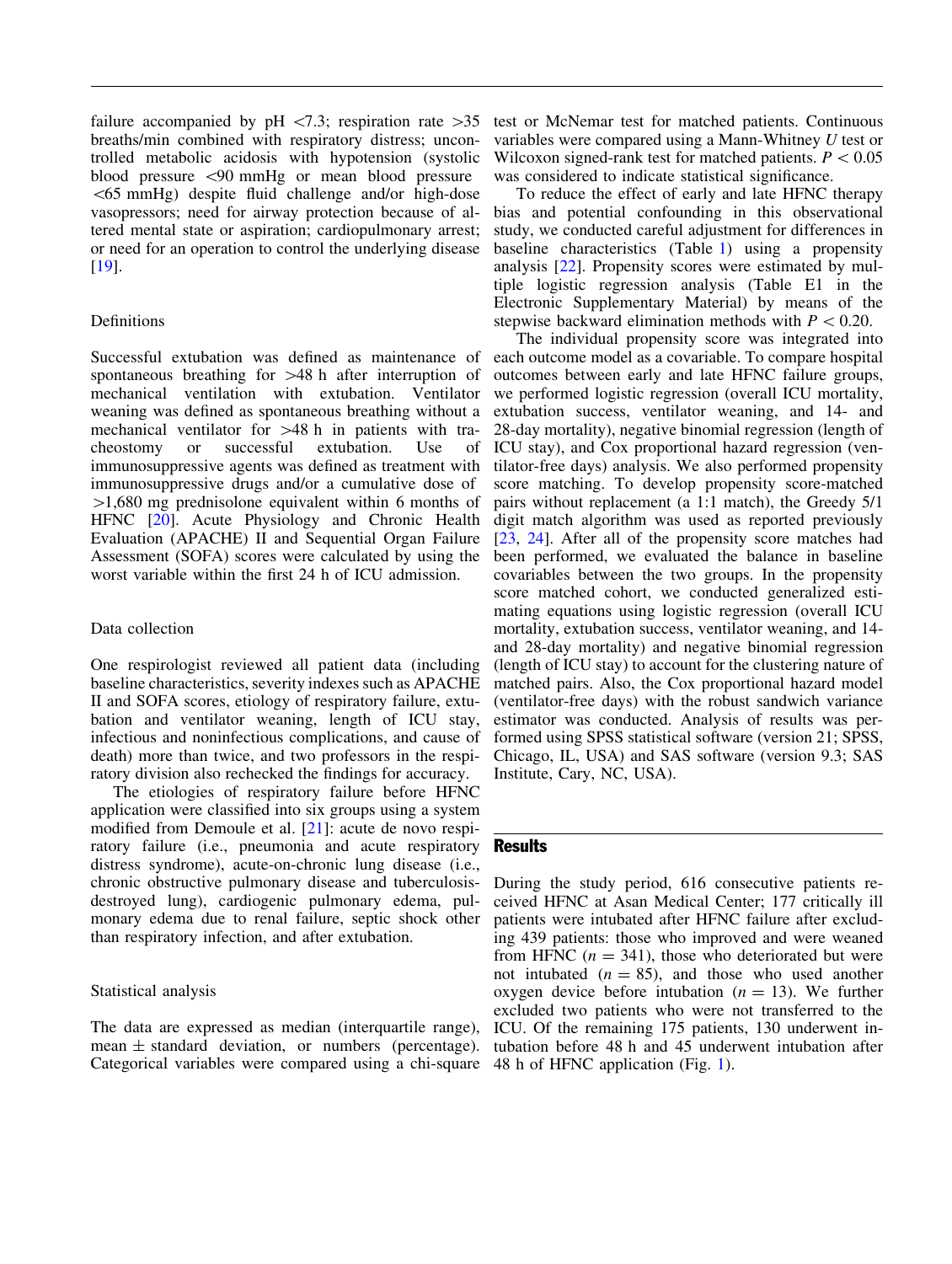<span id="page-3-0"></span>Table 1 Baseline characteristics and hospital outcomes for patients who were intubated after HFNC therapy failure

| Characteristics                                                   | All patients<br>$(n = 175)$ | Early HFNC<br>failure group<br>$(n = 130)$ | Late HFNC<br>failure group<br>$(n = 45)$ | $P$ value <sup>a</sup> |
|-------------------------------------------------------------------|-----------------------------|--------------------------------------------|------------------------------------------|------------------------|
| Age, years <sup>b</sup>                                           | $66(57-74)$                 | $66(56-73)$                                | $68(57-75.5)$                            | 0.354                  |
| Male sex, $n(\%)$                                                 | 120(68.6)                   | 85 (65.4)                                  | 35 (77.8)                                | 0.123                  |
| Body mass index, kg/m <sup>2</sup> b                              | $21.8(19.6-24.2)$           | $22.2(19.8-24.3)$                          | 21.1 (18.9-24.0)                         | 0.326                  |
| HFNC treatment time, h <sup>b</sup>                               | $17.8(6.5-48.9)$            | $10.1(4.8-22.4)$                           | $126.1(64.9-178.6)$                      | < 0.001                |
| Underlying disease                                                |                             |                                            |                                          |                        |
| Diabetes mellitus, $n(\%)$                                        | 51(29.1)                    | 44 (33.9)                                  | 7(15.6)                                  | 0.020                  |
| Hypertension, $n$ (%)                                             | 71 (40.6)                   | 53 (40.8)                                  | 18(40.0)                                 | 0.928                  |
| Solid malignancies, $n$ (%)                                       | 43 $(24.6)$                 | 34(26.2)                                   | 9(20.0)                                  | 0.409                  |
| Hematological malignancies, $n$ (%)                               | 55 (31.4)                   | 40(30.8)                                   | 15(33.3)                                 | 0.749                  |
| Chronic kidney disease/dialysis, $n$ (%)                          | 22(12.6)                    | 18 (13.9)                                  | 4(8.9)                                   | 0.387                  |
| Liver disease, $n$ (%)                                            | 31(17.7)                    | 24(18.5)                                   | 7(15.6)                                  | 0.660                  |
| Use of immunosuppressive agents, $n$ (%)                          | 70(40.0)                    | 48 (36.9)                                  | 22 (48.9)                                | 0.158                  |
| Coronary artery disease, $n$ (%)                                  | 20(11.4)                    | 13(10.0)                                   | 7(15.6)                                  | 0.313                  |
| Heart failure, $n(\%)$                                            | 30(17.1)                    | 22(16.9)                                   | 8 (17.8)                                 | 0.896                  |
| Chronic obstructive pulmonary disease, $n$ (%)                    | 21(12.0)                    | 15(11.5)                                   | 6(13.3)                                  | 0.749                  |
| Tuberculosis-destroyed lung, $n$ (%)                              | 31 (17.7)                   | 19(14.6)                                   | 12(26.7)                                 | 0.068                  |
| PaO <sub>2</sub> /FiO <sub>2</sub> before HFNC, mmHg <sup>b</sup> | $165.6(118.0-235.7)$        | 158.6 (112.7–222.8)                        | 180.0 (138.4–292.0)                      | 0.061                  |
|                                                                   | $(n = 172)$                 | $(n = 129)$                                | $(n = 43)$                               |                        |
| $PaO2/FiO2$ before intubation, mmHg <sup>b</sup>                  | $88.0(67.0-148.6)$          | $90.6(69.7-149.0)$                         | $86.3(64.3-156.7)$                       | 0.594                  |
| APACHE II score <sup>b</sup>                                      | $25.0(21.0-28.0)$           | $25.0(21.0-28.0)$                          | $25.0(21.0-28.5)$                        | 0.832                  |
| SOFA scoreb                                                       | $9.0(6.0-12.0)$             | $10.0(7.0-13.0)$                           | $7.0(5.0-11.0)$                          | 0.007                  |
| Etiology of respiratory failure before HFNC application           |                             |                                            |                                          |                        |
| Acute de novo respiratory failure, $n$ (%)                        | 58 (33.1)                   | 43(33.1)                                   | 15(33.3)                                 | 0.975                  |
| Acute-on-chronic lung disease, $n$ (%)                            | 53 (30.3)                   | 37(28.5)                                   | 16(35.6)                                 | 0.372                  |
| Cariogenic pulmonary edema, $n$ (%)                               | 14(8.0)                     | 11(8.5)                                    | 3(6.7)                                   | >0.999                 |
| Pulmonary edema due to renal failure, $n$ (%)                     | 6(3.4)                      | 5(3.8)                                     | 1(2.2)                                   | >0.999                 |
| Septic shock other than respiratory infection, $n$ (%)            | 15(8.6)                     | 12(9.2)                                    | 3(6.7)                                   | 0.763                  |
| After extubation, $n$ (%)                                         | 29(16.6)                    | 22(16.9)                                   | 7(15.6)                                  | 0.832                  |
| Primary outcome                                                   |                             |                                            |                                          |                        |
| Overall ICU mortality, $n$ (%)                                    | 81 (46.3)                   | 51 (39.2)                                  | 30(66.7)                                 | 0.001                  |
| Secondary outcomes                                                |                             |                                            |                                          |                        |
| Extubation success, $n$ (%)                                       | 56 (32.0)                   | 49 (37.7)                                  | 7(15.6)                                  | 0.006                  |
| Ventilator-weaning, $n (\%)^c$                                    | 85 (48.6)                   | 72 (55.4)                                  | 13(28.9)                                 | 0.002                  |
| Ventilator-free days to day 28 <sup>b</sup>                       | $7.3 \pm 9.7$               | $8.6 \pm 10.1$                             | $3.6 \pm 7.5$                            | 0.001                  |
| 14-Day mortality from HFNC application, $n$ (%)                   | 53 (30.3)                   | 39(30.0)                                   | 14(31.1)                                 | 0.889                  |
| 14-Day mortality from intubation, $n$ (%)                         | 61(34.9)                    | 42(32.3)                                   | 19(42.2)                                 | 0.229                  |
| 28-Day mortality from HFNC application, $n$ (%)                   | 83 (47.4)                   | 60(46.2)                                   | 23(51.1)                                 | 0.566                  |
| 28-Day mortality from intubation, $n$ (%)                         | 87 (49.7)                   | 60(46.2)                                   | 27(60.0)                                 | 0.109                  |
| Length of ICU stay <sup>b</sup>                                   | $12.0(5.0-22.0)$            | $11.0(5.0-19.3)$                           | $16.0(7.5-28.5)$                         | 0.065                  |

HFNC high-flow nasal cannula,  $PaO<sub>2</sub>/FiO<sub>2</sub>$  ratio of partial pressure arterial oxygen and fraction of inspired oxygen, APACHE Acute Physiology and Chronic Health Evaluation, SOFA Sequential Organ Failure Assessment

<sup>b</sup> Continuous variables are presented as median (interquartile range) or mean  $\pm$  standard deviation

Includes both extubation and tracheostomy weaning

Statistical comparisons of the data were performed using the chisquare test for categorical variables and Mann-Whitney  $\tilde{U}$  test for continuous variables

# Patient characteristics

The characteristics of all 175 patients and both groups are shown in Table 1. Many patients had underlying diseases such as immunosuppressive agents use [40.0 % (70/175)], hematological malignancies [31.4 % (55/175)], and solid malignancies [24.6 % (43/175)]. The SOFA score was higher in the early HFNC failure group than in the late HFNC failure group.

# Etiology of respiratory failure

The main etiologies of respiratory failure indicating HFNC application are presented in Table 1. The most common etiologies for respiratory failure were acute de novo respiratory failure [33.1 % (43/130)] and acute-onchronic lung disease  $[35.6 \% (16/45)]$  in the early and late HFNC failure groups, respectively. However, there was no significant difference between the two groups.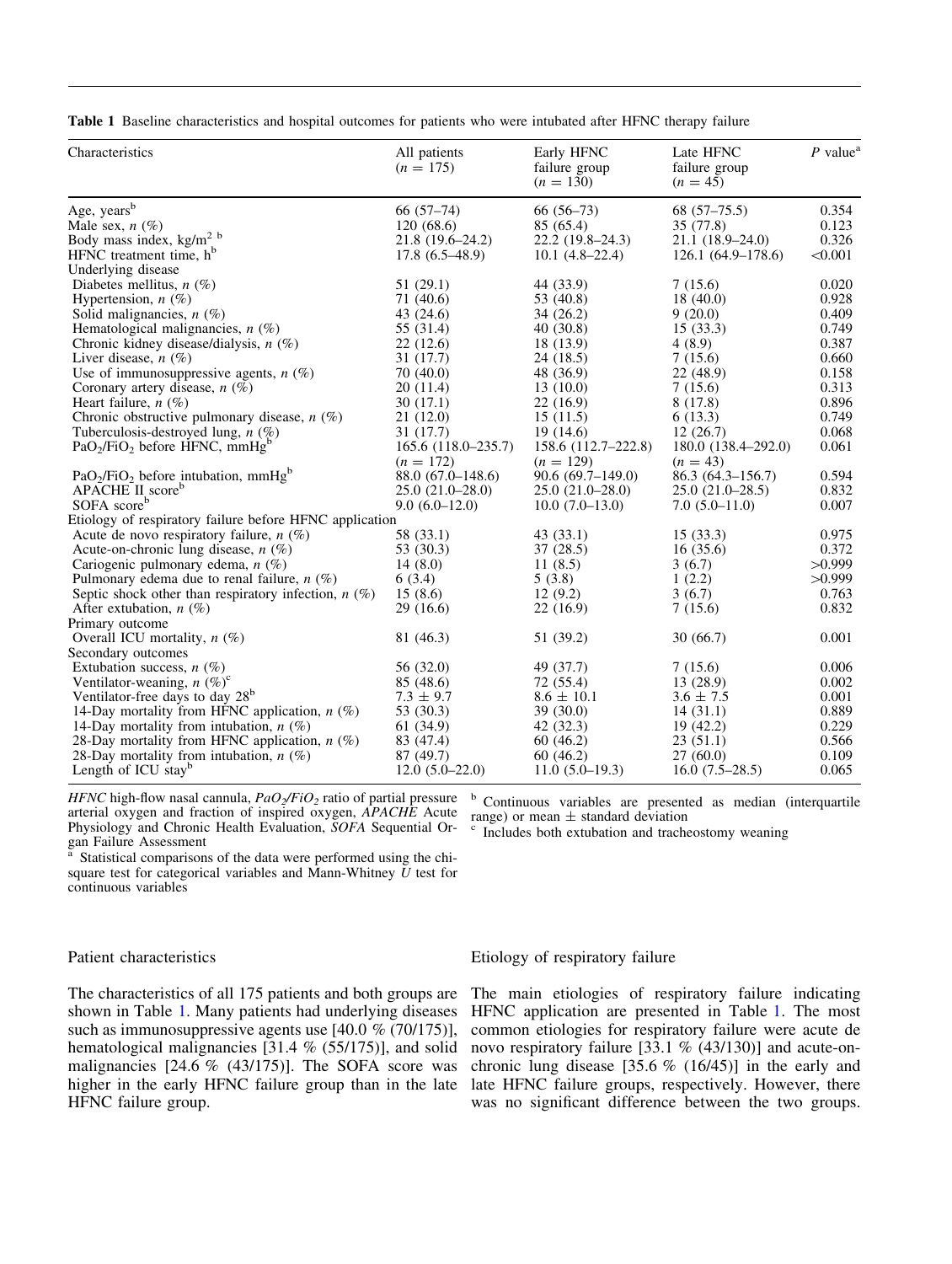<span id="page-4-0"></span>

Fig. 1 Distribution of the study population according to HFNC therapy outcome

The causes of HFNC application and intubation are shown in Table E2 in the Electronic Supplementary Material.

#### ICU outcomes

The early and late groups did not differ significantly in terms of 14-day mortality, 28-day mortality, or length of ICU stay. However, the early group had better ICU outcomes than the late group (Table [1\)](#page-3-0): they were significantly more likely to have better overall ICU mortality (39.2 vs. 66.7 %;  $P = 0.001$ ), extubation success (37.7 vs. 15.6 %;  $P = 0.006$ ), ventilator weaning (55.4 vs. 28.9 %;  $P = 0.002$ ), and ventilator-free days to day 28 (8.6  $\pm$  10.1 vs. 3.6  $\pm$  7.5;  $P = 0.001$ ).

Propensity score adjusted and matched ICU outcomes

We confirmed the discrimination and calibration of the model by assessing the c-statistics ( $c = 0.766$ ) and Hosmer-Lemeshow statistics ( $P = 0.353$ ), respectively. After propensity score matching, we selected 37 pairs of patients with similar baseline characteristics, severity indexes (PaO<sub>2</sub>/FiO<sub>2</sub>, APACHE II score, and SOFA score),

and etiology of respiratory failure (Table [2\)](#page-5-0). Propensity score-adjusted and -matched analysis showed that intubation before 48 h of HFNC was associated with better overall ICU mortality [adjusted odds ratio  $(OR) = 0.317$ ,  $P = 0.005$ ; matched OR = 0.369,  $P = 0.046$ , extubation success (adjusted  $OR = 3.091$ ,  $P = 0.020$ ), ventilator weaning (adjusted  $OR = 3.380$ ,  $P = 0.004$ ; matched OR = 2.495,  $P = 0.041$ , and ventilator-free days [adjusted hazard ratio (HR) =  $0.516$ ,  $P = 0.001$ ; matched HR =  $0.639$  $0.639$  $0.639$ ,  $P = 0.026$ ] (Table 3).

Complications on ICU admission and during ICU stay and events leading to death

As shown in Table [4](#page-7-0), the most frequent presenting complication on ICU admission in both groups was pneumonia (66.9 vs. 80.0 %), and it was the leading cause of death in the ICU [29.6 % (24/81) vs. 21.6 % (11/51)]. During ICU stay, renal failure was the most frequent complication in both groups (25.4 vs. 37.8 %). Most complications during ICU stay were more frequent in the late HFNC failure group than in the early HFNC failure group, but there were no significant differences between the two groups except for cardiac dysfunction (10.8 vs. 31.1 %;  $P = 0.001$ ).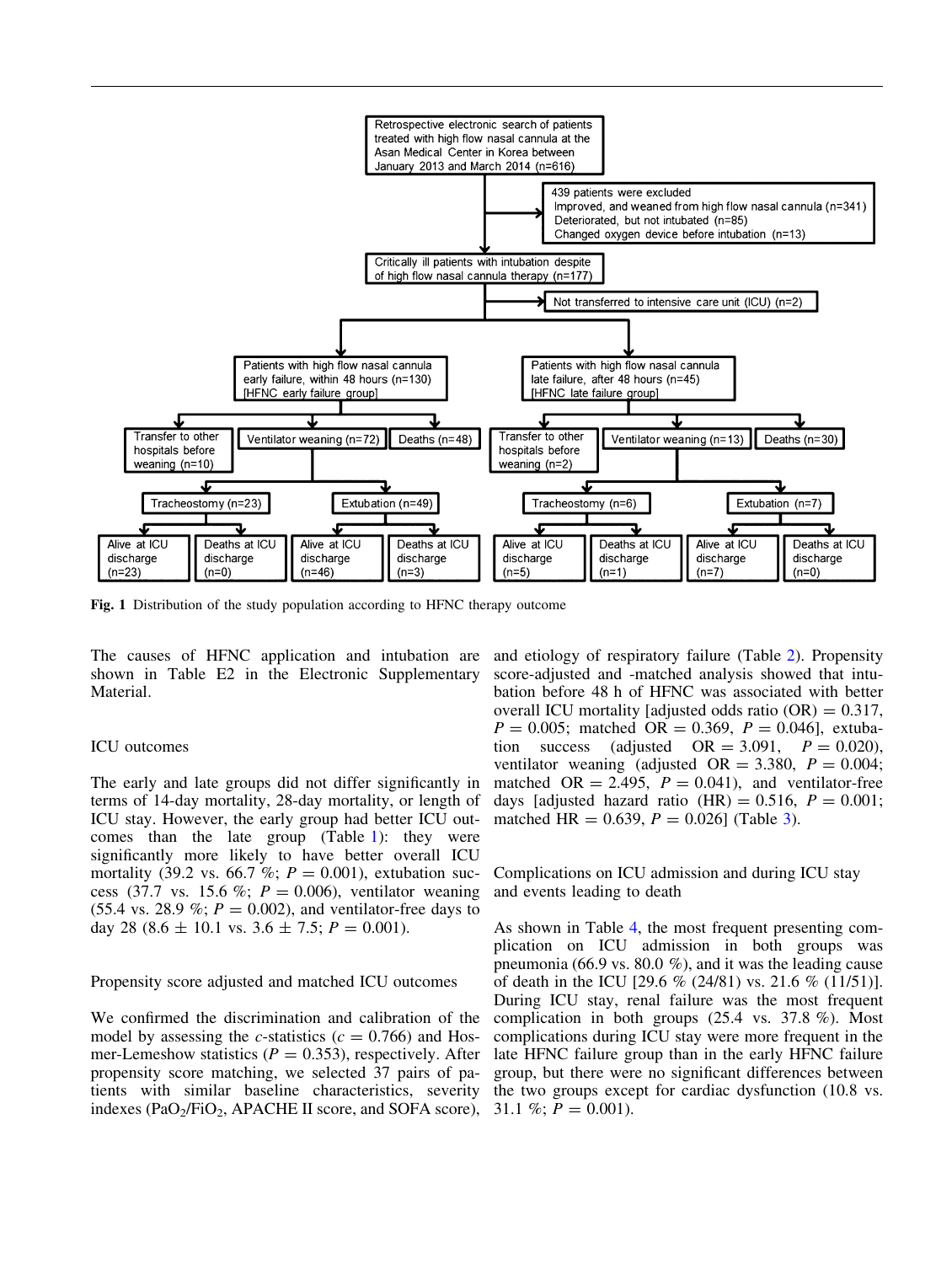<span id="page-5-0"></span>Table 2 Baseline characteristics of the early and late HFNC failure group after matching on propensity score

|                                                         | Early HFNC failure<br>group $(n = 37)$ | Late HFNC failure<br>group $(n = 37)$ | $P$ value <sup>a</sup> |
|---------------------------------------------------------|----------------------------------------|---------------------------------------|------------------------|
| Age, years <sup>b</sup>                                 | $69.0(58.0-75.0)$                      | $68.0(57.0-75.5)$                     | 0.814                  |
| Male sex, $n(\%)$                                       | 28 (75.7)                              | 27(73.0)                              | >0.999                 |
| Body mass index $(kg/m2)b$                              | $22.1(19.4-23.4)$                      | $21.3(19.2 - 24.2)$                   | 0.678                  |
| Underlying disease                                      |                                        |                                       |                        |
| Diabetes mellitus, $n$ (%)                              | 6(16.2)                                | 6(16.2)                               | >0.999                 |
| Hypertension, $n$ (%)                                   | 14 (37.8)                              | 14 (37.8)                             | >0.999                 |
| Solid malignancies, $n$ (%)                             | 10(27.0)                               | 9(24.3)                               | >0.999                 |
| Hematological malignancies, $n$ (%)                     | 11(29.7)                               | 12(32.4)                              | >0.999                 |
| Chronic kidney disease/dialysis, $n$ (%)                | 3(8.1)                                 | 4(10.8)                               | >0.999                 |
| Liver disease, $n(\%)$                                  | 5(13.5)                                | 6(16.2)                               | >0.999                 |
| Use of immunosuppressive agents, $n$ (%)                | 9(24.3)                                | 15(40.5)                              | 0.238                  |
| Coronary artery disease, $n$ (%)                        | 7(18.9)                                | 7(18.9)                               | >0.999                 |
| Heart failure, $n$ (%)                                  | 7(18.9)                                | 6(16.2)                               | >0.999                 |
| Chronic obstructive pulmonary disease, $n$ (%)          | 4(10.8)                                | 3(8.1)                                | >0.999                 |
| Tuberculosis-destroyed lung, $n$ (%)                    | 10(27.0)                               | 8 (21.6)                              | 0.774                  |
| $PaO2/FiO2$ before HFNC, mmHg <sup>b</sup>              | 167.7 (122.9–219.3)                    | $176.6(137.6-254.6)$                  | 0.660                  |
| $PaO2/FiO2$ before intubation, mmHg <sup>b</sup>        | 99.6 (74.0–140.2)                      | $84.0(59.3-121.7)$                    | 0.531                  |
| APACHE II score <sup>p</sup>                            | $23.0(21.0-28.5)$                      | $24.0(21.0-29.0)$                     | 0.869                  |
| SOFA score <sup>b</sup>                                 | $7.0(5.5-11.0)$                        | $9.0(5.0-11.0)$                       | 0.862                  |
| Etiology of respiratory failure before HFNC application |                                        |                                       |                        |
| Acute de novo respiratory failure, $n$ (%)              | 9(24.3)                                | 13(35.1)                              | 0.481                  |
| Acute-on-chronic lung disease, $n$ (%)                  | 12(32.4)                               | 10(27.0)                              | 0.804                  |
| Cariogenic pulmonary edema, $n$ (%)                     | 4(10.8)                                | 3(8.1)                                | >0.999                 |
| Pulmonary edema due to renal failure, $n$ (%)           | 1(2.7)                                 | 1(2.7)                                | >0.999                 |
| Septic shock other than respiratory infection, $n$ (%)  | 4(10.8)                                | 3(8.1)                                | 0.344                  |
| After extubation, $n$ (%)                               | 7(18.9)                                | 7(18.9)                               | >0.999                 |

HFNC high-flow nasal cannula,  $PaO<sub>2</sub>/FiO<sub>2</sub>$  ratio of partial pressure arterial oxygen and fraction of inspired oxygen, APACHE Acute Physiology and Chronic Health Evaluation, SOFA Sequential Organ Failure Assessment

Statistical comparisons of the data were performed using the McNemar test for categorical variables and the Wilcoxon signedrank test for continuous variables

# **Discussion**

Our current study findings suggest that early intubation (i.e., within 48 h of starting HFNC) is associated with lower overall ICU mortality than late intubation (i.e., after 48 h of starting HFNC) when patients had received HFNC therapy that failed. In addition, early intubation was found to be associated with better extubation success and ventilator weaning and more ventilator-free days than late intubation. Although several previous studies have assessed the failure of NIV in patients with respiratory failure [\[9,](#page-8-0) [25](#page-9-0)], our present study is, to our knowledge, the first to assess HFNC failure. Moreover, our present study sought to identify the proper HFNC management strategy by analyzing patients with HFNC failure.

HFNC has many advantages as a treatment of acute respiratory failure. First, the heated humidifier system of HFNC improves mucociliary function and secretion expectoration [[2\]](#page-8-0) and decreases the metabolic cost of gas conditioning [[26](#page-9-0)]. Second, the high flow achieved by

<sup>b</sup> Continuous variables are presented as median (interquartile range)

HFNC can improve patient oxygenation [\[26\]](#page-9-0), generate low-level positive airway pressure [\[27\]](#page-9-0), reduce the respiration rate of patients [[28](#page-9-0)], attenuate inspiratory resistance  $[26]$  $[26]$  $[26]$ , and supply a constant FiO<sub>2</sub>  $[29]$  $[29]$  $[29]$ . Third, HFNC allows the patient to speak and cough and permits oral intake [[4](#page-8-0)]. It is also better tolerated and more comfortable than a face mask  $[2, 30]$  $[2, 30]$  $[2, 30]$  $[2, 30]$  $[2, 30]$ . Fourth, HFNC therapy does not increase the risk of complications such as pneumonia, barotraumas, or secondary infections [[31](#page-9-0)].

Despite the advantages of HFNC in patients with respiratory failure, its inappropriate use can be hazardous to patient health. One study has stated that patients who are not intubated tolerate HFNC for long periods and that HFNC is safe for managing patients with respiratory failure for several days [[32\]](#page-9-0). However, our present study findings contradict those conclusions. Thus, extended use of HFNC before intubation in patients with respiratory failure may be harmful.

An earlier study on NIV therapy reported that, of patients who were admitted to the ICU for acute respiratory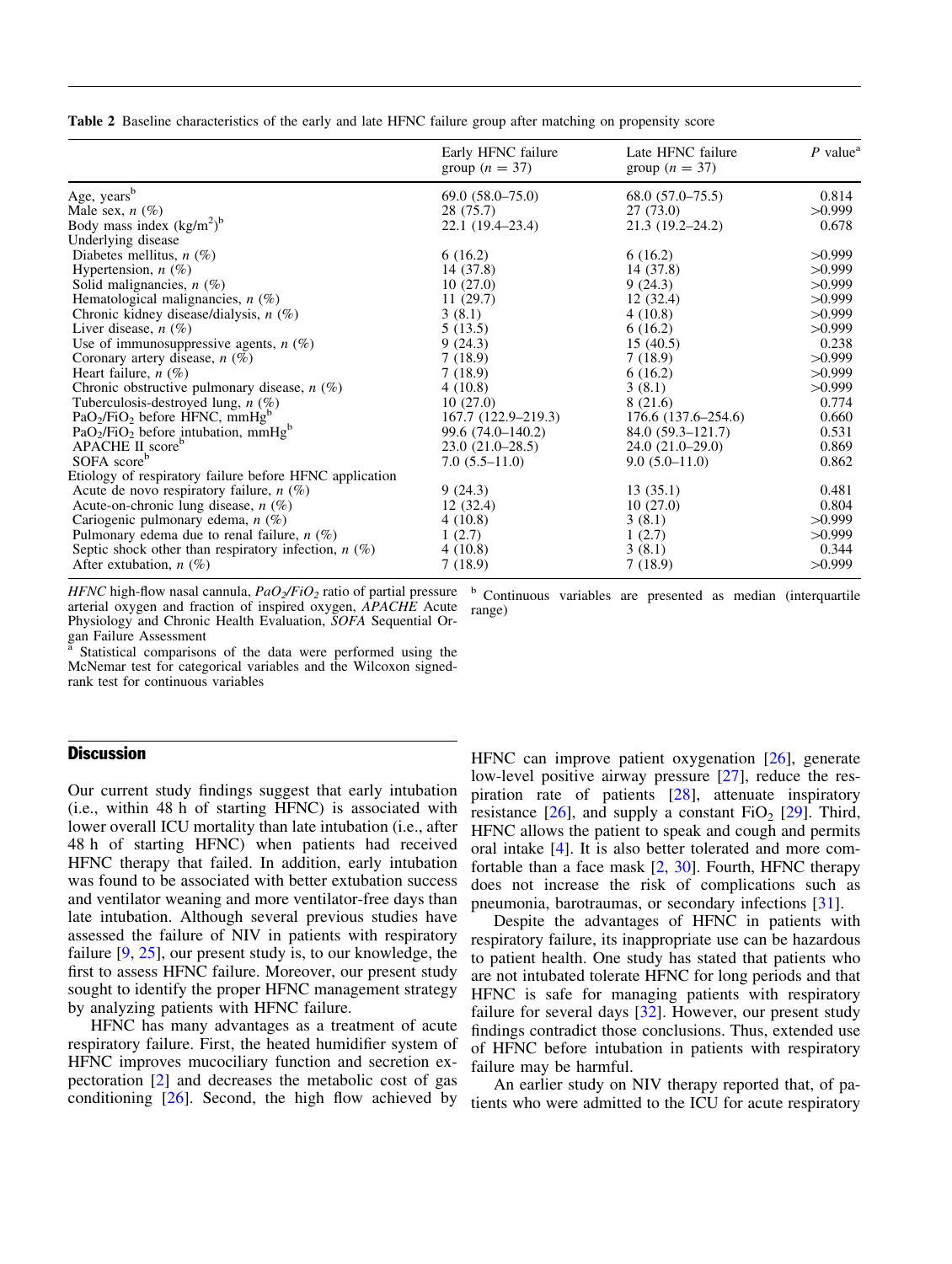| Variables                                    | Crude                             |                        | Propensity-adjusted <sup>a</sup>       |                      | Propensity-matched <sup>b</sup>    |                        |
|----------------------------------------------|-----------------------------------|------------------------|----------------------------------------|----------------------|------------------------------------|------------------------|
|                                              | Odds ratio<br>$(95\% \text{ CI})$ | $P$ value <sup>c</sup> | Odds ratio<br>$(95 \% CI)$             | P value <sup>c</sup> | Odds ratio<br>$(95 \% \text{ CI})$ | $P$ value <sup>c</sup> |
| Primary outcome                              |                                   |                        |                                        |                      |                                    |                        |
| Overall ICU mortality                        | $0.323(0.158 - 0.658)$            | 0.002                  | $0.317(0.143 - 0.700)$                 | 0.005                | $0.369(0.139 - 0.984)$             | 0.046                  |
| Secondary outcomes                           |                                   |                        |                                        |                      |                                    |                        |
| <b>Extubation</b> success                    | $3.284(1.361 - 7.923)$            | 0.008                  | $3.091(1.193 - 8.013)$                 | 0.020                | $2.057(0.746 - 5.672)$             | 0.163                  |
| Ventilator-weaning                           | 3.056 (1.470-6.351)               | 0.003                  | 3.380 (1.492-7.656)                    | 0.004                | 2.495 (1.039-5.991)                | 0.041                  |
| Ventilator-free days to<br>day <sub>28</sub> | $0.542(0.383 - 0.768)^d$          | $0.001^e$              | $0.516$ $(0.349 - 0.763)^d$            | $0.001^e$            | $0.639$ $(0.431 - 0.946)^d$        | $0.026^{\circ}$        |
| 14-Day mortality from<br>HFNC application    | $0.949(0.455 - 1.977)$            | 0.888                  | $0.712(0.312 - 1.622)$                 | 0.418                | $0.608(0.231-1.606)$               | 0.316                  |
| 14-Day mortality from<br>intubation          | $0.653(0.325 - 1.311)$            | 0.231                  | $0.482(0.218 - 1.067)$                 | 0.072                | $0.447(0.168-1.184)$               | 0.105                  |
| 28-Day mortality from<br>HFNC application    | $0.820(0.416 - 1.616)$            | 0.566                  | $0.680(0.318 - 1.457)$                 | 0.322                | $0.896(0.440 - 1.824)$             | 0.763                  |
| 28-Day mortality from<br>intubation          | $0.571(0.287 - 1.138)$            | 0.111                  | $0.557(0.258 - 1.198)$                 | 0.134                | $0.802(0.380 - 1.692)$             | 0.563                  |
| Length of ICU stay                           | $0.827$ $(0.586 - 1.169)^t$       | $0.282$ <sup>g</sup>   | $0.830$ $(0.552 - 0.800)$ <sup>f</sup> | $0.372$ <sup>g</sup> | $1.329$ $(0.598 - 2.952)^{f}$      | $0.485^{8}$            |

<span id="page-6-0"></span>Table 3 Analysis of hospital outcomes for the early HFNC failure group compared with the late HFNC failure group (as reference) using the propensity score analysis

HFNC high-flow nasal cannula, CI confidence interval, ICU intensive care unit

<sup>a</sup> The individual propensity score was integrated into each outcome model as a covariable (all study patients were included)<sup>b</sup> Of the 175 patients, 37 pairs were matched

 $\epsilon$  Statistical comparisons of the data were performed using logistic regression analysis

failure, those who immediately underwent invasive mechanical ventilation had lower in-hospital mortality than those who only underwent invasive mechanical ventilation after NIV failure [[33](#page-9-0)]. A review of Ozyilmaz et al. [[25](#page-9-0)] reported that NIV failure was strongly associated with poor outcomes and that prompt endotracheal intubation should be performed if early or late signs of deterioration are detected. Moreover, Moretti et al. found that late NIV failure  $(>=48$  h after starting NIV) was associated with particularly high mortality (67.7 %) and poor prognosis [\[9](#page-8-0)]. Similarly, in our present study, the time to define early and late was 48 h, and late HFNC failure was associated with higher overall ICU mortality compared with early HFNC failure. This result may be because prolonged intubation delay in patients with uncontrolled disease can induce respiratory muscle fatigue and cardiac dysfunction, which in turn lead to poor hospital outcomes.

Our data showed that there were no statistical differences in 14- and 28-day mortality, but overall ICU mortality was higher in the late HFNC failure group than early HFNC failure group. This was probably because more patients in the early HFNC failure group died following ICU discharge and more patients in the late HFNC failure group died in the ICU after prolonged ventilation of more than 28 days. Although we analyzed hospital outcomes according to HFNC failure, we could not determine how to anticipate the patients with late HFNC failure. There were no statistical differences in most because the oxygenation and respiratory variables of our

<sup>d</sup> Hazard ratios analyzed by Cox proportional hazard regression model

Statistical comparisons of the data were performed using Cox proportional hazard regression analysis

<sup>f</sup> Relative ratio by negative binomial regression model  $\frac{g}{g}$  Statistical comparisons of the data were performed using negative binomial regression analysis

failure groups. Diabetes mellitus and the SOFA score were somewhat higher in the early HFNC failure group. Future prospective randomized studies are certainly warranted to address this question.

#### Limitations

baseline characteristics between the early and late HFNC patients improved when HFNC was applied. Fourth, our This study had several limitations. First, it was a retrospective observational study. However, we used propensity score matching and evaluated the influence of HFNC failure in a group of carefully selected patients to identify a possible link between late HFNC failure and poor hospital outcomes. Our retrospective data on early and late HFNC failure may represent a major departure from the data that would be available for such a comparison from a randomized controlled study. Second, the study was conducted in a single tertiary referral center, although we recruited many patients. Selection bias cannot be excluded, and the results should be carefully interpreted. Larger scale multicenter studies are required to confirm the results. Third, the actual delivered  $FiO<sub>2</sub>$ was not measured; we cannot definitively state that the  $FiO<sub>2</sub>$  with HFNC was truly higher than the  $FiO<sub>2</sub>$  with conventional oxygen devices. The  $PaO<sub>2</sub>/FiO<sub>2</sub>$  data should be interpreted with caution. Nevertheless, we believe that HFNC does deliver more  $FiO<sub>2</sub>$  than conventional devices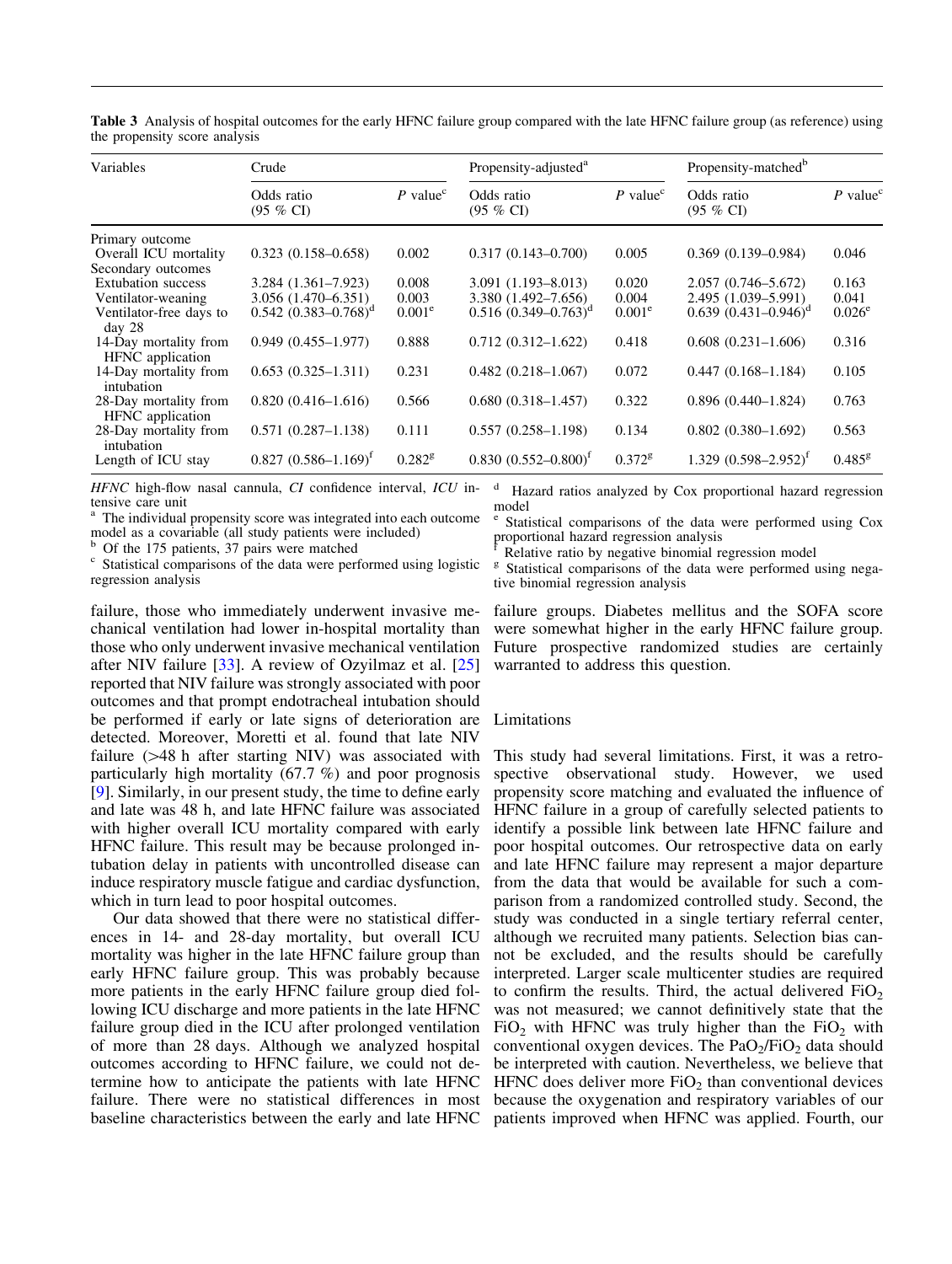<span id="page-7-0"></span>Table 4 Serious complications presented on ICU admission and occurring during ICU stay and events leading to death in patients with HFNC failure

| Total number of complications/                                 | Presented on ICU admission                 |                                          |                        | Occurred during ICU stay                   |                                          |                        |
|----------------------------------------------------------------|--------------------------------------------|------------------------------------------|------------------------|--------------------------------------------|------------------------------------------|------------------------|
| number of causing death in ICU                                 | Early HFNC<br>failure group<br>$(n = 130)$ | Late HFNC<br>failure group<br>$(n = 45)$ | $P$ value <sup>a</sup> | Early HFNC<br>failure group<br>$(n = 130)$ | Late HFNC<br>failure group<br>$(n = 45)$ | $P$ value <sup>a</sup> |
| Infectious complications                                       |                                            |                                          |                        |                                            |                                          |                        |
| Pneumonia, $n$ (%)                                             | 87/24 (66.9)                               | 36/11(80.0)                              | 0.130                  | 12/2(9.2)                                  | $7/3$ (15.6)                             | 0.269                  |
| VAP, $n$ $(\%)$                                                |                                            |                                          |                        | 18/5 (13.8)                                | 10/4(22.2)                               | 0.187                  |
| CRBSI, $n$ (%)                                                 | $2/0$ (1.5)                                |                                          | >0.999                 | 9/0(6.9)                                   | 5/0(11.1)                                | 0.356                  |
| Hepatobiliary or gastrointestinal<br>infection, $n(\%)$        | 12/2(9.2)                                  | $4/3$ $(8.9)$                            | >0.999                 | 7/1(5.4)                                   | 2/1(4.4)                                 | >0.999                 |
| Other infectious causes, $n$ (%) <sup>b</sup>                  | $5/2$ (3.8)                                | $2/0$ (4.4)                              | >0.999                 | $2/0$ (1.5)                                | $1/0$ $(2.2)$                            | >0.999                 |
| Noninfectious complications                                    |                                            |                                          |                        |                                            |                                          |                        |
| Cardiac dysfunction, $n (\%)^c$                                | 18/2 (13.8)                                | 5/1(11.1)                                | 0.640                  | $14/2$ (10.8)                              | 14/2(31.1)                               | 0.001                  |
| Renal failure, $n$ (%)                                         | 12/0(9.2)                                  | $2/0$ (4.4)                              | 0.524                  | 33/0(25.4)                                 | 17/0 (37.8)                              | 0.113                  |
| Hepatic failure, $n$ (%)                                       | 9/5(6.9)                                   |                                          | 0.114                  | $2/0$ (1.5)                                | $1/0$ (2.2)                              | >0.999                 |
| Pulmonary toxicity related<br>treatments, $n$ (%) <sup>d</sup> | $4/0$ (3.1)                                | 4/1(8.9)                                 | 0.206                  |                                            |                                          |                        |
| Myocardial infarction, $n(\%)$                                 | 4/1(3.1)                                   |                                          | 0.574                  | 1/0(0.8)                                   | $2/0$ (4.4)                              | 0.163                  |
| Cerebral infarction, $n$ (%)                                   | 2/1(1.5)                                   | $1/0$ (2.2)                              | >0.999                 | $2/0$ (1.5)                                |                                          | >0.999                 |
| Pulmonary thromboembolism, $n$ (%)                             | $2/0$ (1.5)                                |                                          | >0.999                 | $2/0$ (1.5)                                |                                          | >0.999                 |
| Pneumothorax, $n$ (%)                                          | $2/0$ (1.5)                                | $1/0$ (2.2)                              | >0.999                 | 9/0(6.9)                                   |                                          | 0.114                  |
| Gastrointestinal bleeding, $n$ (%)                             | 6/1(4.6)                                   | $1/0$ $(2.2)$                            | 0.679                  | 5/1(3.8)                                   | 5/1(11.1)                                | 0.127                  |
| Extra-gastrointestinal bleeding, $n$ (%)                       | 5/0 (3.8)                                  | $1/0$ $(2.2)$                            | >0.999                 | 6/1(4.6)                                   | 4/2(8.9)                                 | 0.283                  |
| DIC, $n (\%)^e$                                                | $3/0$ $(2.3)$                              | $1/0$ $(2.2)$                            | >0.999                 | 9/0(6.9)                                   | 5/0(11.1)                                | 0.356                  |
| Cardiopulmonary resuscitation, $n$ (%)                         | $2/0$ (1.5)                                | $1/0$ $(2.2)$                            | >0.999                 | 6/1(4.6)                                   | 4/1(8.9)                                 | 0.283                  |
| Other noninfectious causes, $n$ (%) <sup>1</sup>               | $3/0$ $(2.3)$                              | $1/0$ $(2.2)$                            | >0.999                 |                                            |                                          |                        |

ICU intensive care unit, HFNC high-flow nasal cannula, VAP ventilator associated pneumonia, CRBSI catheter-related blood-<br>stream infection, DIC disseminated intravascular coagulation

 $\alpha$  Statistical comparisons of the data were performed using a Mann-Whitney U test

Other infectious causes of ICU admission consisted of surgical site infection (1), mediastinitis (1), and unknown origin sepsis (3) in the early HFNC failure group and diabetic foot infection (1) and unknown origin sepsis (1) in the late HFNC failure group. Other infectious causes during ICU admission consisted of urinary tract infection (1) and unknown origin sepsis (1) in the early HFNC failure group and kidney cyst infection  $(1)$  in the late HFNC failure group

<sup>c</sup> Echocardiographic or portable ICU ultrasound confirmed <sup>d</sup> Pulmonary toxicity-related treatments of ICU admission consisted of gefitinib-induced pulmonary toxicity (1), paclitaxel-

study focused on patients with HFNC failure, not patients who had been weaned off HFNC. Therefore, there is a possibility, albeit low, that we might have missed patients with re-respiratory failure after HFNC weaning. Fifth, the patients included in our study exhibited high overall ICU mortality, reflecting the high frequency of poor prognosis factors such as immunosuppressive agent use [[34](#page-9-0)], hematological malignancy [\[35\]](#page-9-0), and solid malignancy [[36](#page-9-0)]. The patients also frequently had low  $PaO<sub>2</sub>/FiO<sub>2</sub>$  ratios and high APACHE II scores compared with patients in previous studies [[9](#page-8-0), [14](#page-8-0), [37\]](#page-9-0). The study protocol, which stipulated that only patients with treatment failure should be enrolled, is likely to have contributed to the high mortality rate. Finally, we are unable to exclude the possibility of not keeping the predetermined criteria of HFNC failure and need for intubation because of the

induced pulmonary toxicity (1), etoposide-induced pulmonary toxicity (1) and transfusion-related acute lung injury (1) in the early HFNC failure group and rituximab-induced pulmonary toxicity (1), docetaxel-induced pulmonary toxicity (1), radiation-induced pulmonary toxicity  $(1)$  and transfusion-related acute lung injury  $(1)$  in the late HFNC failure group

We set a DIC score (proposed by the International Society of Thrombosis and Haemostasis) of 5 or higher as being compatible with DIC

Other noninfectious causes of ICU admission consisted of a hyperosmolar hyperglycemic state (1), postoperation (1), and reexpansion pulmonary edema (1) in the early HFNC failure group and postoperation (1) in the late HFNC failure group

retrospective study. However, this was less likely because all our patients received management by a skilled medical emergency team, and they underwent continuous monitoring or screening [\[13\]](#page-8-0).

#### Conclusions

HFNC is a novel and attractive oxygen device for patients with respiratory failure. However, its inappropriate use may lead to adverse outcomes. In our study, failure of HFNC late  $(>= 48$  h) after its initiation was associated with significantly higher overall ICU mortality, poorer extubation success and ventilator weaning, and fewer ventilator-free days. Our findings suggest that larger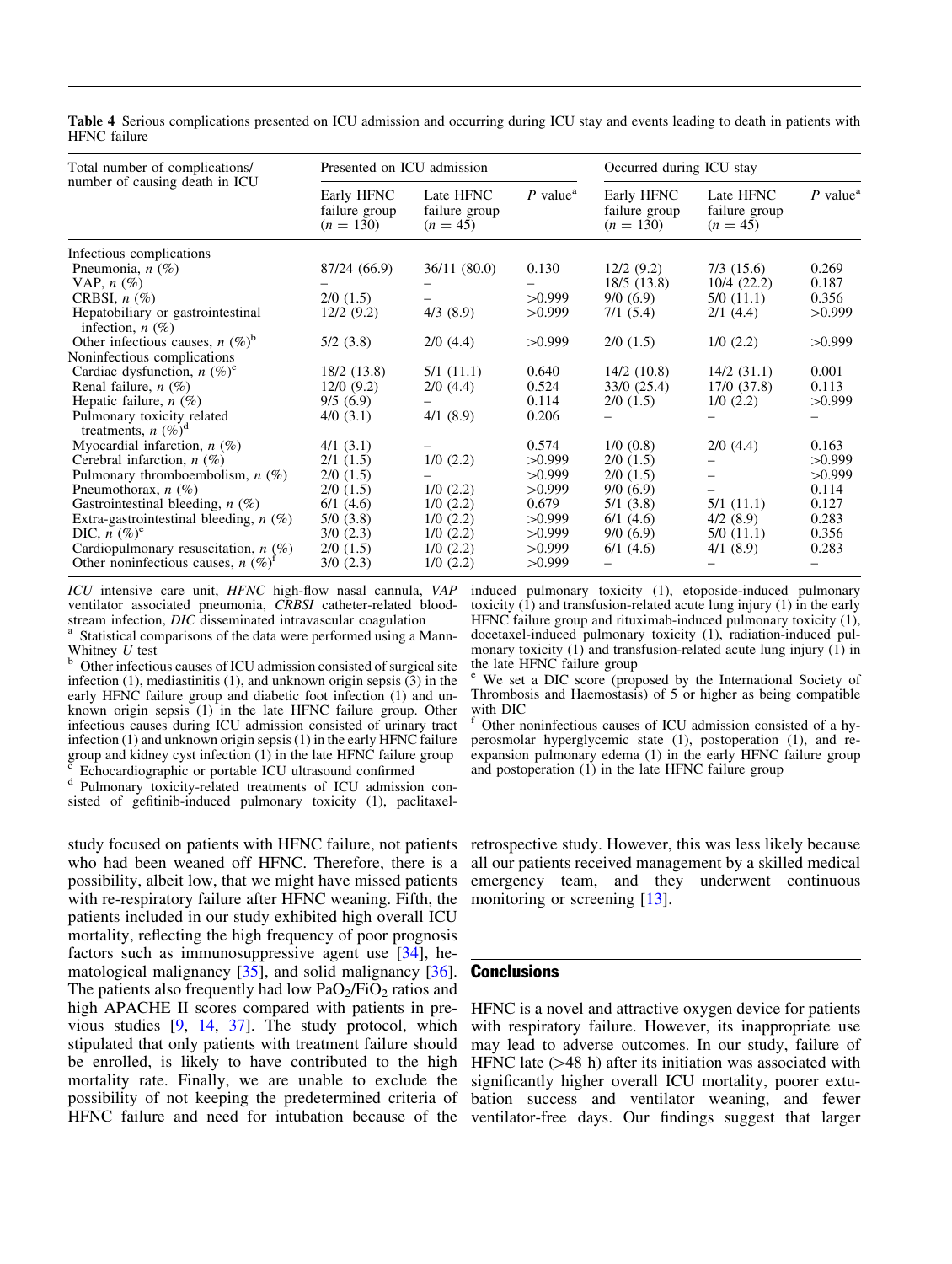<span id="page-8-0"></span>prospective randomized trials on HFNC failure in respiratory failure patients are warranted.

Conflicts of interest The authors have no conflicts of interest to declare.

# **References**

- 1. L'Her E, Deye N, Lellouche F, Taille S, Demoule A, Fraticelli A, Mancebo J, Brochard L (2005) Physiologic effects of noninvasive ventilation during acute lung injury. Am J Respir Crit Care Med 172:1112–1118. doi: [10.1164/rccm.200402-226OC](http://dx.doi.org/10.1164/rccm.200402-226OC)
- 2. Roca O, Riera J, Torres F, Masclans JR (2010) High-flow oxygen therapy in acute respiratory failure. Respir Care 55:408–413
- 3. Sztrymf B, Messika J, Bertrand F, Hurel D, Leon R, Dreyfuss D, Ricard JD (2011) Beneficial effects of humidified high flow nasal oxygen in critical care patients: a prospective pilot study. Intensive Care Med 37:1780–1786. doi: [10.1007/s00134-011-2354-6](http://dx.doi.org/10.1007/s00134-011-2354-6)
- 4. Lenglet H, Sztrymf B, Leroy C, Brun P, Dreyfuss D, Ricard JD (2012) Humidified high flow nasal oxygen during respiratory failure in the emergency department: feasibility and efficacy. Respir Care 57:1873–1878. doi:[10.4187/respcare.01575](http://dx.doi.org/10.4187/respcare.01575)
- 5. Carratala Perales JM, Llorens P, Brouzet B, Jimenez ARA, Fernandez-Canadas JM, Dalmau JC, Beloqui EN, Forner SR (2011) High-flow therapy via nasal cannula in acute heart failure. Rev Esp Cardiol (Engl Ed) 64:723–725. doi: [10.1016/j.rec.2010.10.035](http://dx.doi.org/10.1016/j.rec.2010.10.035)
- 6. Rittayamai N, Tscheikuna J, Rujiwit P (2014) High-flow nasal cannula versus conventional oxygen therapy after endotracheal extubation: a randomized crossover physiologic study. Respir Care 59:485–490. doi:[10.4187/](http://dx.doi.org/10.4187/respcare.02397) [respcare.02397](http://dx.doi.org/10.4187/respcare.02397)
- 7. Frat J (2014) Clinical effect of the association of noninvasive ventilation and high flow nasal oxygen therapy in resuscitation of patients with acute lung injury. A randomised study (FLORALI Study). [http://clinicaltrials.gov/show/](http://clinicaltrials.gov/show/NCT01320384) [NCT01320384.](http://clinicaltrials.gov/show/NCT01320384) Accessed 08 01 2015
- 8. Antonelli M, Bonten M, Chastre J, Citerio G, Conti G, Curtis JR, De Backer D, Hedenstierna G, Joannidis M, Macrae D, Mancebo J, Maggiore SM, Mebazaa A, Preiser JC, Rocco P, Timsit JF, Wernerman J, Zhang H (2012) Year in review in Intensive Care Medicine 2011: III. ARDS and ECMO, weaning, mechanical ventilation, noninvasive ventilation, pediatrics and miscellanea. Intensive Care Med 38:542–556. doi:[10.1007/s00134-](http://dx.doi.org/10.1007/s00134-012-2508-1) [012-2508-1](http://dx.doi.org/10.1007/s00134-012-2508-1)
- 9. Moretti M, Cilione C, Tampieri A, Fracchia C, Marchioni A, Nava S (2000) Incidence and causes of noninvasive mechanical ventilation failure after initial success. Thorax 55:819–825
- 10. Kang BJ, Koh Y, Lim CM, Huh JW, Han M, Seo HS, Hong SB (2014) The failure of high flow nasal cannula therapy may cause delayed intubation and mortality. Respirology 19:131
- 11. Jaderling G, Calzavacca P, Bell M, Martling CR, Jones D, Bellomo R, Konrad D (2011) The deteriorating ward patient: a Swedish-Australian comparison. Intensive Care Med 37:1000–1005. doi: [10.1007/s00134-011-2156-x](http://dx.doi.org/10.1007/s00134-011-2156-x)
- 12. Antonelli M, Bonten M, Chastre J, Citerio G, Conti G, Curtis JR, De Backer D, Hedenstierna G, Joannidis M, Macrae D, Mancebo J, Maggiore SM, Mebazaa A, Preiser JC, Rocco P, Timsit JF, Wernerman J, Zhang H (2012) Year in review in Intensive Care Medicine 2011. II. Cardiovascular, infections, pneumonia and sepsis, critical care organization and outcome, education, ultrasonography, metabolism and coagulation. Intensive Care Med 38:345–358. doi: [10.1007/s00134-012-2467-6](http://dx.doi.org/10.1007/s00134-012-2467-6)
- 13. Huh JW, Lim CM, Koh Y, Lee J, Jung YK, Seo HS, Hong SB (2014) Activation of a medical emergency team using an electronic medical recording-based screening system\*. Crit Care Med 42:801–808. doi: [10.1097/CCM.0000000000000031](http://dx.doi.org/10.1097/CCM.0000000000000031)
- 14. Maggiore SM, Idone FA, Vaschetto R, Festa R, Cataldo A, Antonicelli F, Montini L, De Gaetano A, Navalesi P, Antonelli M (2014) Nasal high-flow versus venturi mask oxygen therapy after extubation. Effects on oxygenation, comfort, and clinical outcome. Am J Respir Crit Care Med 190:282–288. doi: [10.1164/rccm.201402-0364OC](http://dx.doi.org/10.1164/rccm.201402-0364OC)
- 15. Lind R, Lorem GF, Nortvedt P, Hevroy O (2011) Family members' experiences of ''wait and see'' as a communication strategy in end-of-life decisions. Intensive Care Med 37:1143–1150. doi: [10.1007/s00134-011-2253-x](http://dx.doi.org/10.1007/s00134-011-2253-x)
- 16. Antonelli M, Bonten M, Chastre J, Citerio G, Conti G, Curtis JR, De Backer D, Hedenstierna G, Joannidis M, Macrae D, Mancebo J, Maggiore SM, Mebazaa A, Preiser JC, Rocco P, Timsit JF, Wernerman J, Zhang H (2012) Year in review in intensive care medicine 2011: I. Nephrology, epidemiology, nutrition and therapeutics, neurology, ethical and legal issues, experimentals. Intensive Care Med 38:192–209. doi: [10.1007/s00134-011-2447-2](http://dx.doi.org/10.1007/s00134-011-2447-2)
- 17. Reynolds SF, Heffner J (2005) Airway management of the critically ill patient: rapid-sequence intubation. Chest 127:1397–1412. doi: [10.1378/chest.127.4.1397](http://dx.doi.org/10.1378/chest.127.4.1397)
- 18. Barr J, Fraser GL, Puntillo K, Ely EW, Gelinas C, Dasta JF, Davidson JE, Devlin JW, Kress JP, Joffe AM, Coursin DB, Herr DL, Tung A, Robinson BR, Fontaine DK, Ramsay MA, Riker RR, Sessler CN, Pun B, Skrobik Y, Jaeschke R, American College of Critical Care M (2013) Clinical practice guidelines for the management of pain, agitation, and delirium in adult patients in the intensive care unit. Crit Care Med 41:263–306. doi:
- [10.1097/CCM.0b013e3182783b72](http://dx.doi.org/10.1097/CCM.0b013e3182783b72) 19. Hilbert G, Gruson D, Vargas F, Valentino R, Gbikpi-Benissan G, Dupon M, Reiffers J, Cardinaud JP (2001) Noninvasive ventilation in immunosuppressed patients with pulmonary infiltrates, fever, and acute respiratory failure. N Engl J Med 344:481–487. doi: [10.1056/NEJM200102153440703](http://dx.doi.org/10.1056/NEJM200102153440703)
- 20. Longo DL (2012) Harrison's principles of internal medicine, 18th edn. McGraw-Hill, New York
- 21. Demoule A, Girou E, Richard JC, Taille S, Brochard L (2006) Increased use of noninvasive ventilation in French intensive care units. Intensive Care Med 32:1747–1755. doi: [10.1007/s00134-006-0229-z](http://dx.doi.org/10.1007/s00134-006-0229-z)
- 22. Rosenbaum PR, Rubin DB (1983) The central role of the propensity score in observational studies for causal effects. Biometrika 70:41–55